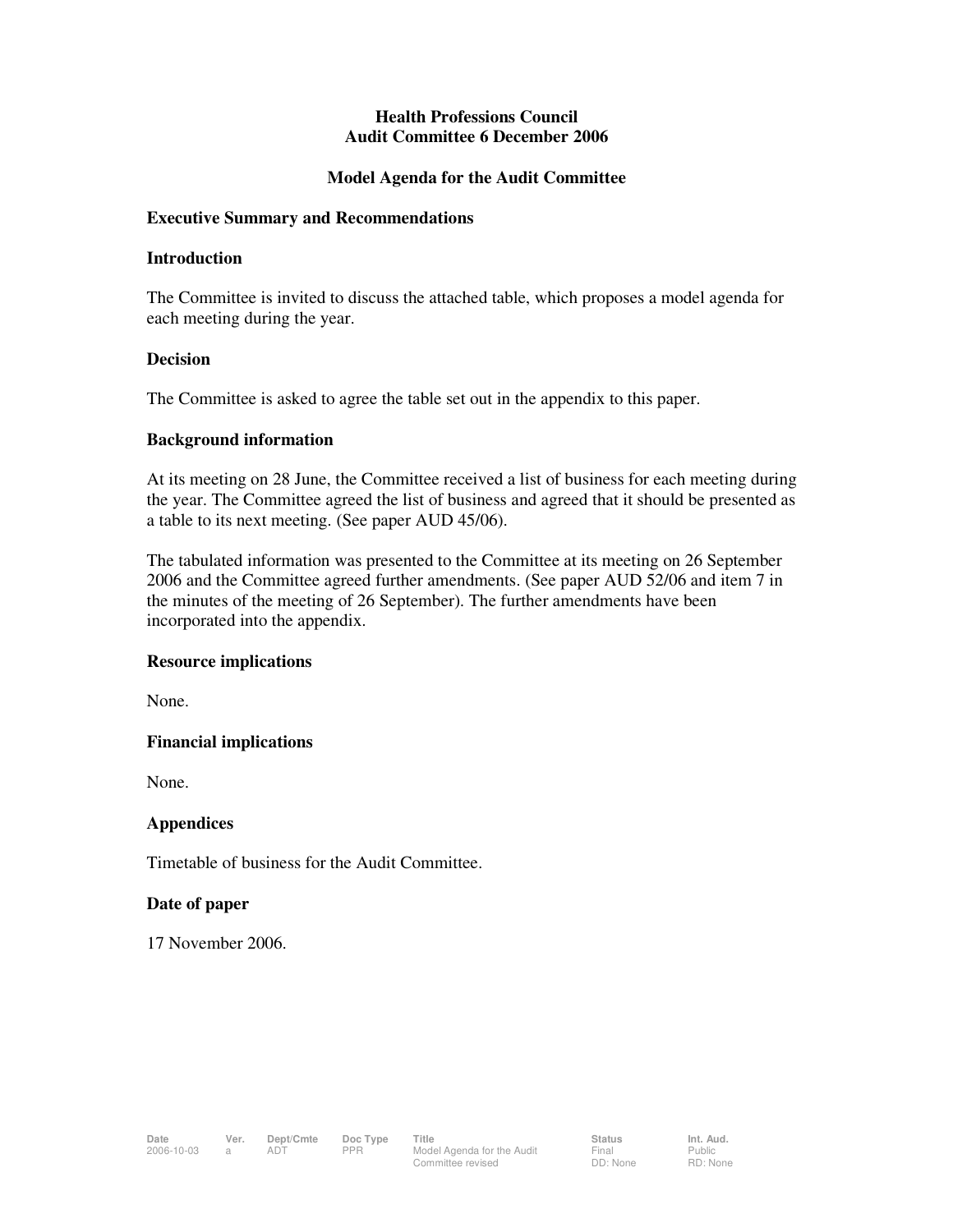|           | <b>External</b>                                                                                                                                                | <b>Internal</b>                                                                                                               | <b>Risk</b>                      | <b>Annual</b>                                                           | <b>ISO</b>     | <b>Other</b>                                                                                                                                                                                                                             |
|-----------|----------------------------------------------------------------------------------------------------------------------------------------------------------------|-------------------------------------------------------------------------------------------------------------------------------|----------------------------------|-------------------------------------------------------------------------|----------------|------------------------------------------------------------------------------------------------------------------------------------------------------------------------------------------------------------------------------------------|
|           | audit                                                                                                                                                          | audit                                                                                                                         | management                       | <b>Report and</b><br>accounts                                           | <b>Reports</b> | business                                                                                                                                                                                                                                 |
| February  | External<br>audit<br>strategy and<br>fees<br>NAO audit<br>strategy                                                                                             | Internal auditors'<br>progress report on<br>controls, any<br>weaknesses and<br>trends.<br>Internal audit strategy<br>and fees | <b>Updated</b> risk<br>register  | Timetable for<br>annual report<br>and accounts<br>and external<br>audit |                | Committee<br>training<br>(following the<br>meeting)<br>Elect<br>Chairman and<br>Vice-<br>Chairman<br>(every two<br>years: next<br>election in<br>February<br>2008)<br>Seek general<br>assurance<br>from auditors<br>that there are<br>no |
| June      | External<br>audit<br>findings                                                                                                                                  | Internal audit progress<br>report<br>Internal audit annual<br>report                                                          | Any risk<br>management<br>issues | Draft annual<br>report and<br>accounts and<br>associated<br>reports     | ISO reports    | irregularities<br>Review action<br>points in the<br>last year<br>Seek general<br>assurance<br>from auditors                                                                                                                              |
| September | <b>Issues</b><br>arising from<br>external<br>audit<br>(if any)<br>External<br>auditors'<br>performance<br>in last year<br>NAO's<br>performance<br>in last year | Internal audit progress<br>report<br>Internal auditors'<br>performance in last<br>year                                        | <b>Updated</b> risk<br>register  |                                                                         |                | Review terms<br>of reference<br>(first review:<br>September<br>2007)<br>Review<br>Committee's<br>effectiveness<br>(first review:<br>September<br>2007)<br>Meeting dates<br>for next year                                                 |

**Date Ver. Dept/Cmte Doc Type Title and the Status Int. Aud.**<br>2006-10-03 a ADT PPR Audit Committee timetable of Final Public business revised

Final DD: None Public RD: None